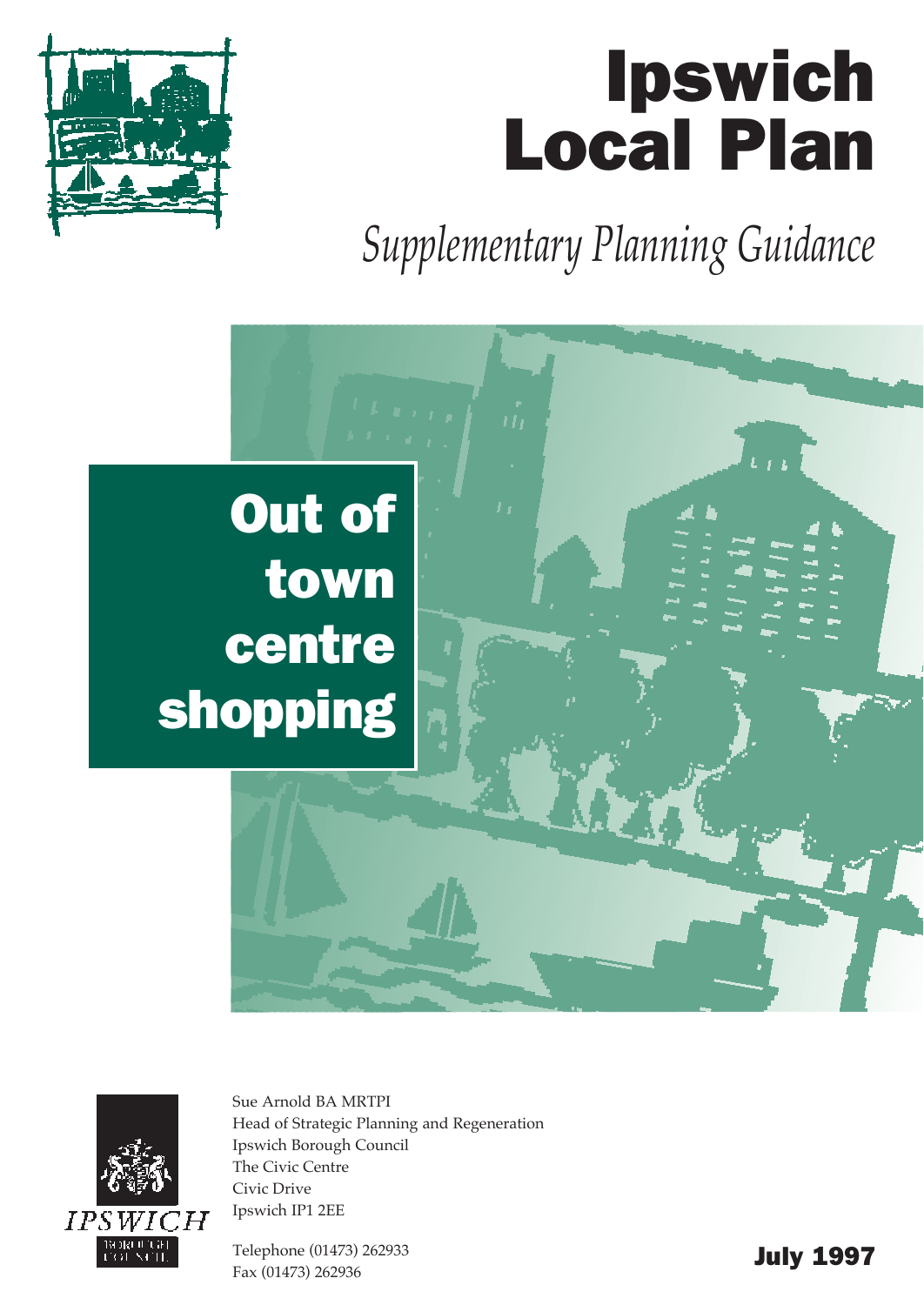#### **Contents**

| 1.                           | Scope of the supplementary guidance |   |
|------------------------------|-------------------------------------|---|
| 2.                           | Policy background                   | 3 |
|                              | Out-of-town centre shopping         | 4 |
| Appendix - Local Plan Policy |                                     | 7 |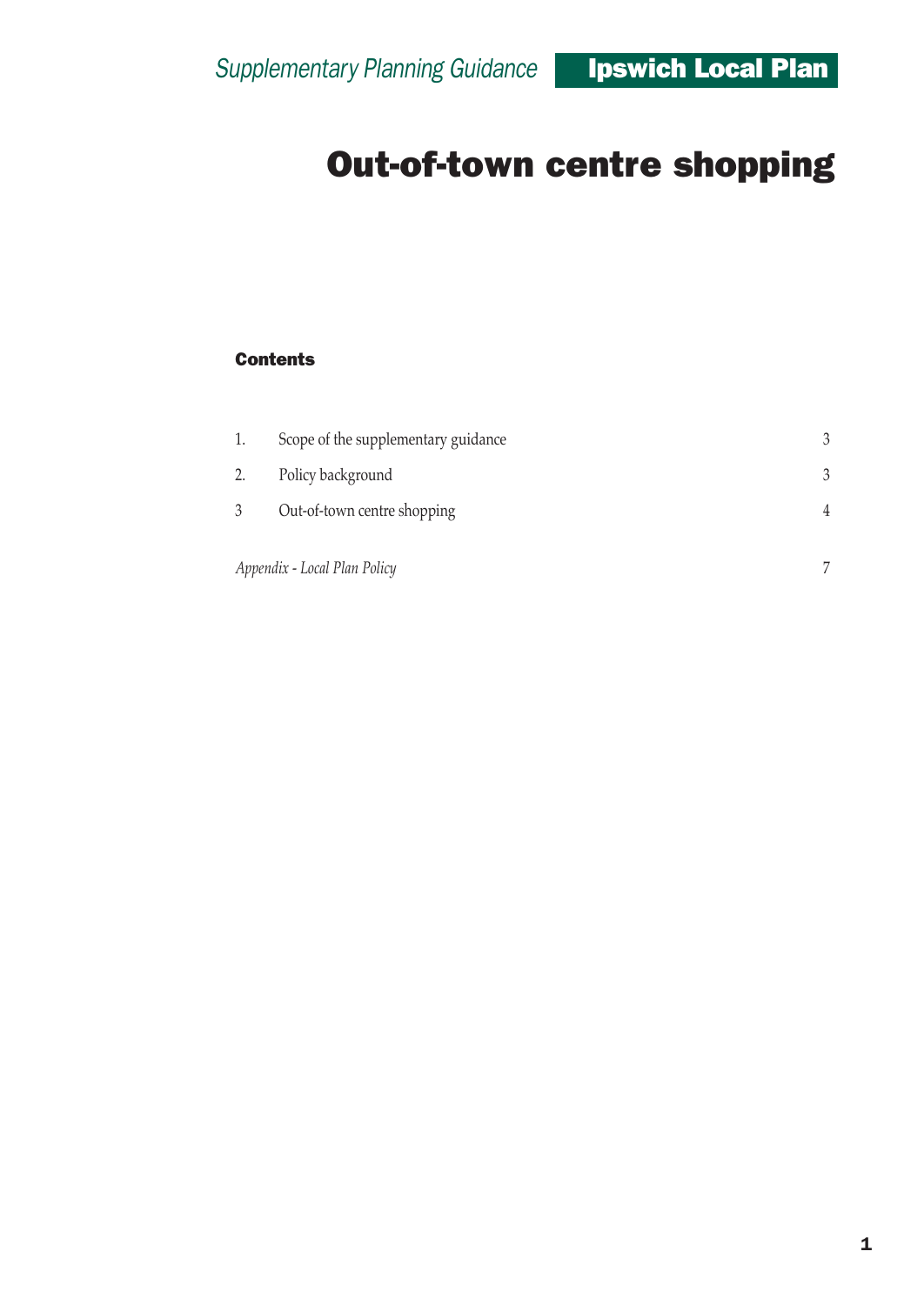1.1 These Guidelines interpret and provide more detail for the implementation of planning policy on out-of-town centre shopping contained in the Ipswich Local Plan November 1997.

1.2 These Guidelines set out the operation of planning policy with regard to two specific types of retail premises, namely retail warehousing and large convenience goods stores (such as supermarkets and food superstores).

1.3 Whilst this document highlights types of operations which are likely to be acceptable, any major proposal will still need to demonstrate that it is consistent with national and local planning policy and will need to be supported by an impact assessment giving evidence on :-

the sequential approach to site selection

likely economic impact on Ipswich town centre and local shopping centres

accessibility by a choice of means of transport

environmental impacts

2.1 The Shopping Chapter of the Local Plan deals with policies and proposals for the Central Shopping Area (CSA), retail warehouses, food supermarkets, superstores and local shops serving the needs of the local community.

2.2 Key Objectives of the Plan are :-

ìTo protect the vitality and viability of the Town Centre in order to maintain and enhance its role as a main shopping area of the town and as a regional shopping centre; and

To ensure that shops selling convenience and bulk comparison goods suited to out-of-town centre locations are appropriately sited in order to adequately serve the retail catchment population of Ipswich."

#### 1. SCOPE OF THE SUPPLEMENTARY PLANNING GUIDANCE

#### 2. POLICY BACKGROUND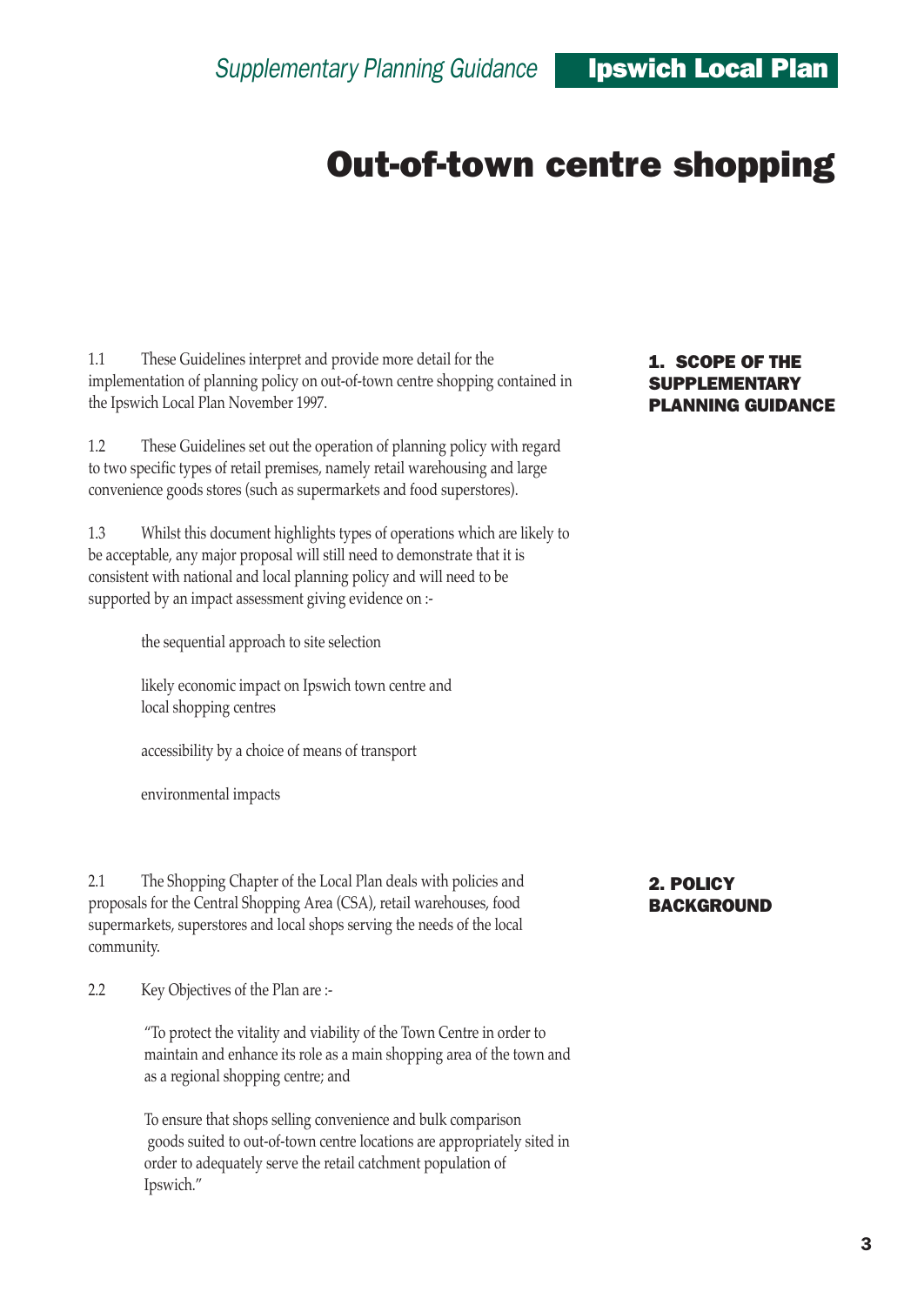#### 2. POLICY **BACKGROUND**

2.3 New Government Guidance on Town Centres and Retail Development was issued in Revised PPG6 (June 1996). This PPG emphasises a plan-led approach to promoting development in town centres and the sequential approach to selecting sites for development.

2.4 The principle of the sequential approach applies to both comparison and convenience shopping. PPG6 states that *ìcomparison shopping should continue to be the mainstay of retailing in most sizeable town centres. Local authorities should encourage comparison shopping to locate in town centres or failing that on the edge of centres and should avoid the sporadic siting of comparison shopping out of centres, especially along road corridors.î* 

2.5 With regard to retail warehousing PPG6 states that *ìsome types of retailing, such as large stores selling bulky goods, may not be able to find suitable sites either in or on the edge of town centres. In such cases, the local planning authority should still seek to ensure that such developments are located close to where they will be easily accessible by a choice of means of transport"*.

2.6 The Local Plan perceives bulky goods retail warehouses as trading against each other, rather than competing with the Town Centre. The Local Plan seeks to ensure that the effect of retail warehousing on the vitality and viability of the Town Centre is controlled (either by conditions of planning permission and/or Section 106 Planning Obligation Agreements.

2.7 PPG6 advises that planning conditions can be used to prevent out-ofcentre developments being subdivided into a large number of smaller shops and also to limit the range or types of goods sold.

#### 3. OUT-OF-TOWN CENTRE SHOPPING

3.1 Policies S9 -S12 of the Shopping Chapter of the Local Plan set out the policy framework for assessing proposals for retail warehousing.

3.2 Retail warehouses are an appropriate format for the sale of bulky goods. With their extensive display areas and adjacent car parking, they can provide their customers with a wide choice of goods which can be easily loaded into a car for transport home. Policy S13 (included as an Appendix to this Guidance) lists the types of goods which will be acceptable for sale in existing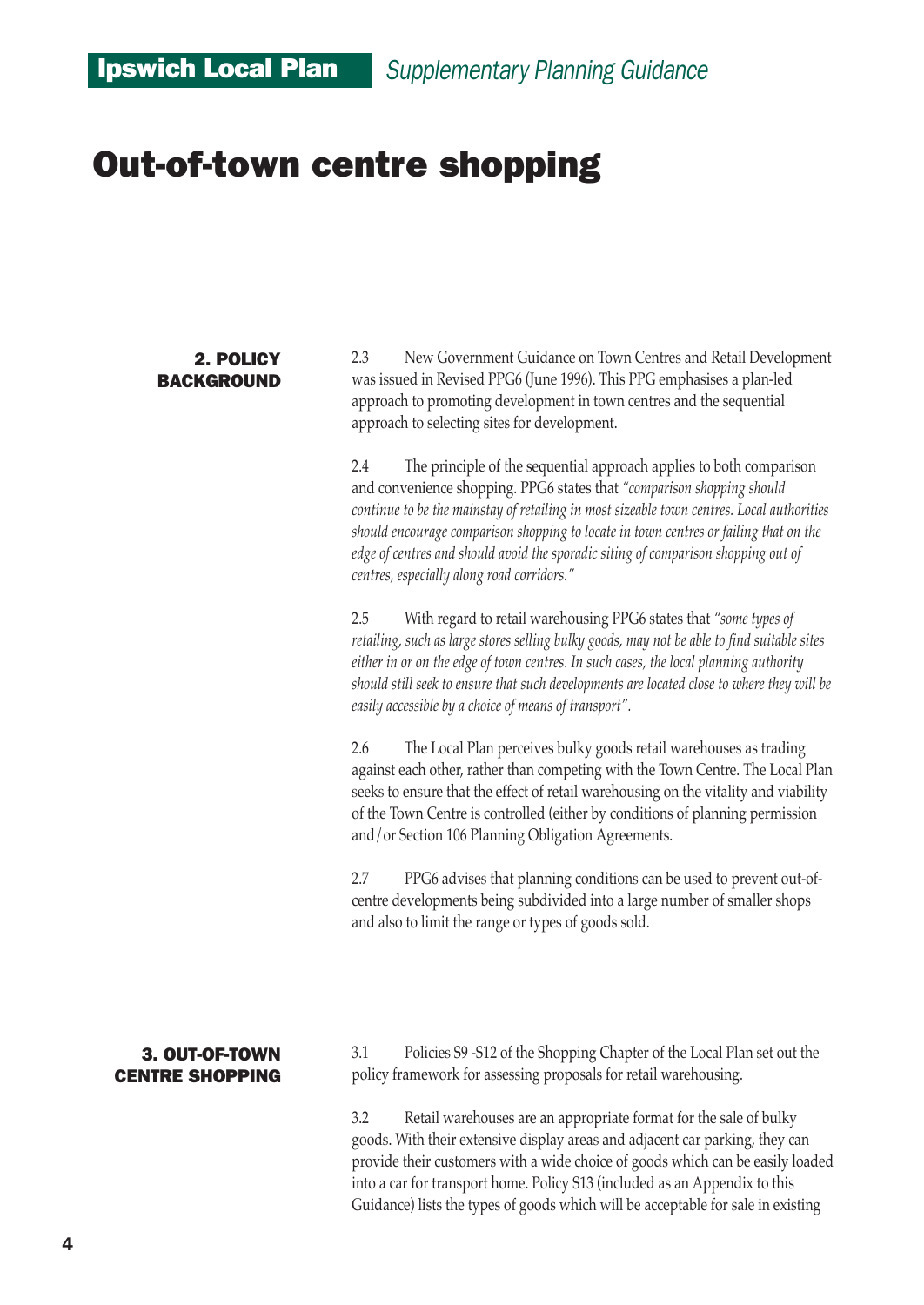and proposed retail warehouse parks. Included in this list is a general category of retail trades dealing in bulky goods and requiring display areas of a size likely to be unavailable in the Town Centre.

3.3 Policy S10 is consistent with the Revised PPG6 which defines retail warehouses as *ìlarge single-level stores specialising in the sale of household goods (such as carpets, furniture and electrical goods) and bulky DIY items, catering mainly* for car borne customers and often in out-of-centre locations.<sup>"</sup>

3.4 For clarity, the following definitions will apply when interpreting Local Plan Policy :-

#### 3.4.1 Retail Warehouses

Retail warehouses should be in excess of 929 square metres gross floorspace in size (10,000 square feet). The creation of smaller units (including subdivision of existing premises) would allow the premises to be occupied by retailers who could satisfactorily be accommodated in, or adjacent to the Town Centre, defined on the Local Plan Proposals Map Inset Map November 1997.

#### 3.4.2 Bulky Goods

Bulky goods are defined as durable goods which, by means of their size, weight or shape require vehicular transport close by for the customer to carry them away, and which cannot readily be carried home or taken on a conventional bus. The multiple purchase of goods at one time is not considered by the Council to be bulky. In this context, bulky goods does not include food.

Policy S10 lists items which the Council considers to be bulky. A cautious and coordinated approach will be taken to the interpretation of criterion `G' of the policy. Items such as linens and bedding, footwear, clothing and pet accessories are not considered to be bulky goods. For further guidance, advice should be sought from the planning department.

#### 3. OUT-OF-TOWN CENTRE SHOPPING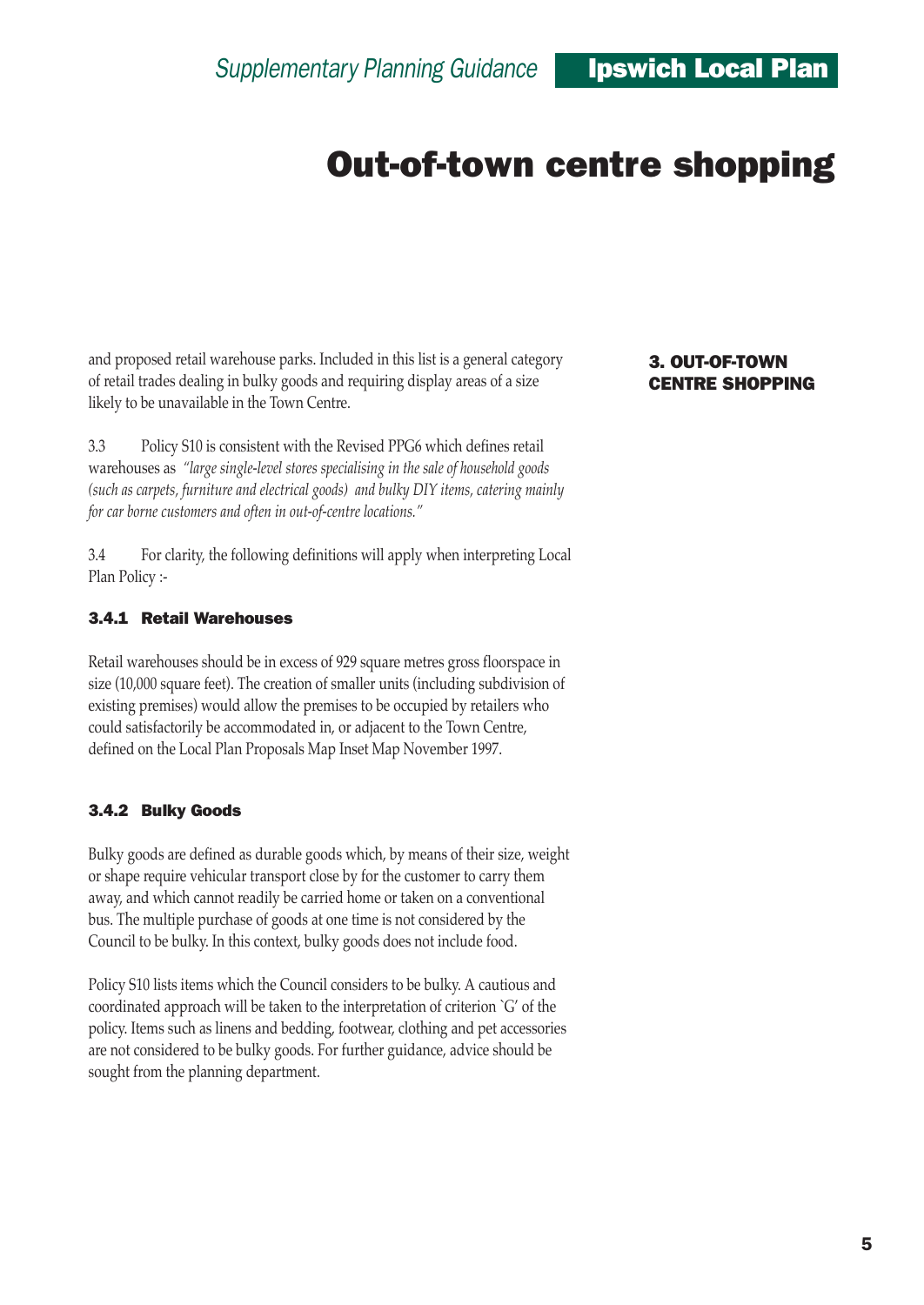### Ipswich Local Plan *Supplementary Planning Guidance*

### Out-of-town centre shopping

#### 3. OUT-OF-TOWN CENTRE SHOPPING

#### 3.4.3 Proportion of non-bulky goods in retail warehouses

It is accepted that stores which sell bulky goods from retail warehouses may also sell a proportion of other goods. These may take the form of ancillary goods (i.e. items without which the bulky goods cannot function) or incidental goods (non-bulky goods within the same product range as the bulky goods offered for sale).

It is considered acceptable for up to 10% or 140 square metres (1,500 square feet) of the gross floorspace (whichever is the smaller) to be devoted to ancillary and incidental goods taken together. This amount of floorspace is considered to be approximately equivalent to a small town centre shop which might sell a range of small comparison goods.

#### 3.4.4 Large convenience goods stores

A number of shops of this type exist in Ipswich, both supermarkets of 500 - 2,500 square metres (5,375 - 27,000 square feet) and superstores over 2,500 square metres (or 27,000 square feet). These sell mainly food or other convenience goods.

However, in response to competition, there is increasing pressure to diversify into comparison goods. Whilst the effect of this diversification are limited to date, the change of such stores to comparison goods, especially where located outside the Town Centre or local shopping centres would have a significant effect on their vitality and viability.

In the case of any new supermarket or superstore which may be permitted, or where control can be exercised over existing stores, the amount of floorspace to be used for the sale of comparison goods should not exceed 10% or 140 square metres (1,500 square feet) of gross floorspace, whichever is the lesser. The limit is based on the same reasoning as that employed in setting the limit for incidental and ancillary goods in retail warehouses.